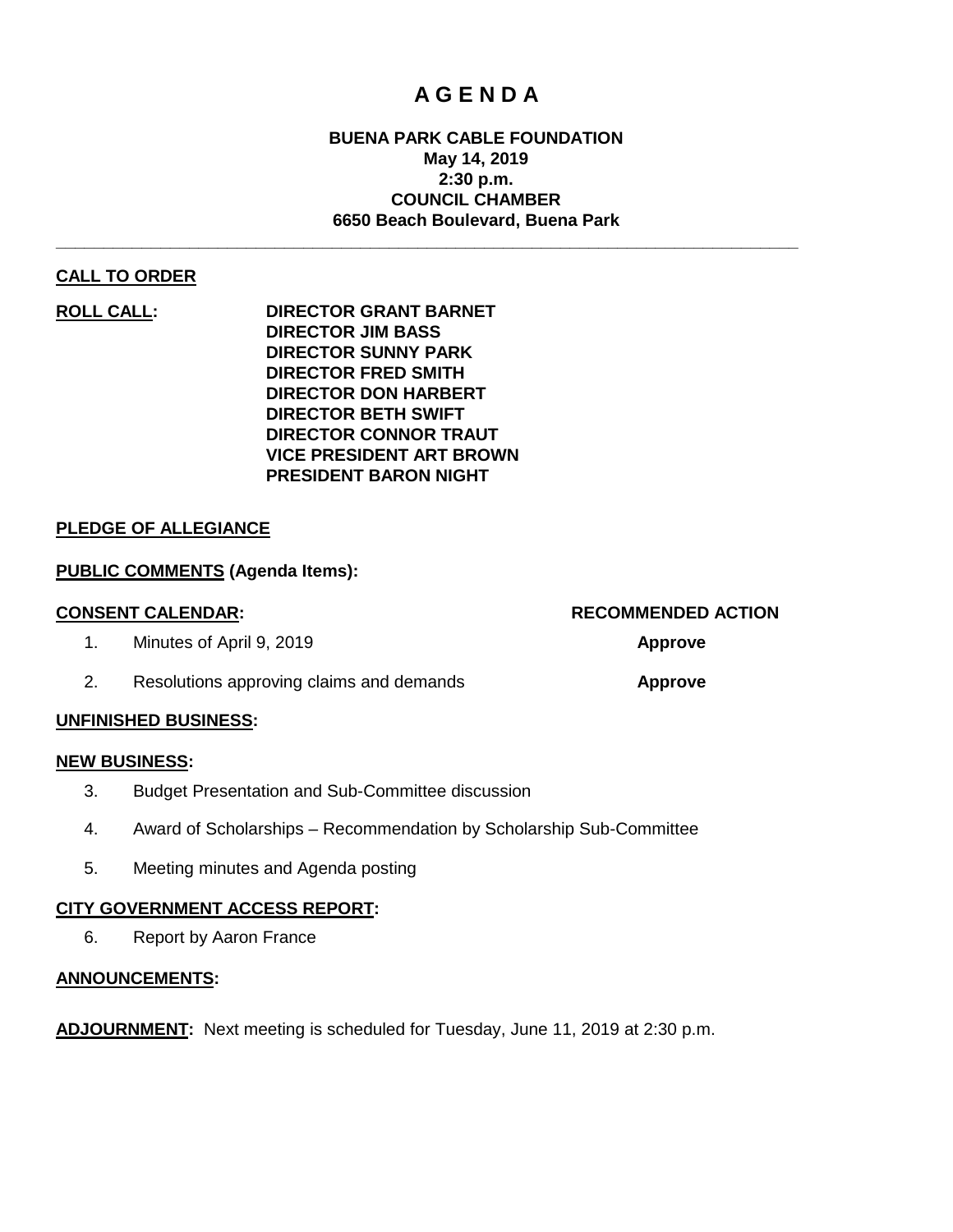#### **BUENA PARK CABLE FOUNDATION MINUTES OF MEETING April 9, 2019**

President Baron Night called the Buena Park Cable Foundation Meeting of April 9, 2019 to order at 2:01 p.m. in the Council Chamber, 6650 Beach Boulevard, Buena Park, California.

PRESENT: Barnet, Bass, Park, Smith, Traut, Brown, Swift (entered at 2:03 p.m.) and Night ABSENT: Harbert

## **ALSO PRESENT:**

Aaron France, Assistant City Manager, Adrian Garcia, Finance Manager and Lizzette Sandate, Executive Assistant.

## **PLEDGE OF ALLEGIANCE**

Director Fred Smith led the Pledge of Allegiance to the flag.

#### **PUBLIC COMMENTS (Agenda Items):**

There were no public comments.

#### **CONSENT CALENDAR:**

#### **MINUTES OF February 12, 2019.**

## **RESOLUTIONS APPROVING CLAIMS AND DEMANDS**

| AYES:                                               | <b>MOTION:</b> | Brown/Smith to APPROVE the Consent Calendar. |
|-----------------------------------------------------|----------------|----------------------------------------------|
|                                                     |                | Barnet, Bass, Park, Traut and Night          |
| NOES:<br><b>None</b>                                |                |                                              |
| ABSENT:<br>Harbert and Swift (entered at 2:03 p.m.) |                |                                              |

#### **UNFINISHED BUSINESS**

There was no unfinished business.

#### **NEW BUSINESS**

#### **Public Educational and Governmental (PEG) Revenue Analysis- Fee imposed in cable bill by cable providers.**

Aaron France referenced the graphs in the agenda packet and explained the revenue has remained steady over the last ten years bringing in approximately \$100,000 to \$105,000 a year with a slight decrease over the last year or two. Aaron France added that he and the finance staff believe the revenue will remain fairly stable with a slow and slight decrease within the next several years.

President Night announced he and Director Barnet will meet to discuss a proposal to pursue new programming and present to the Board for consideration.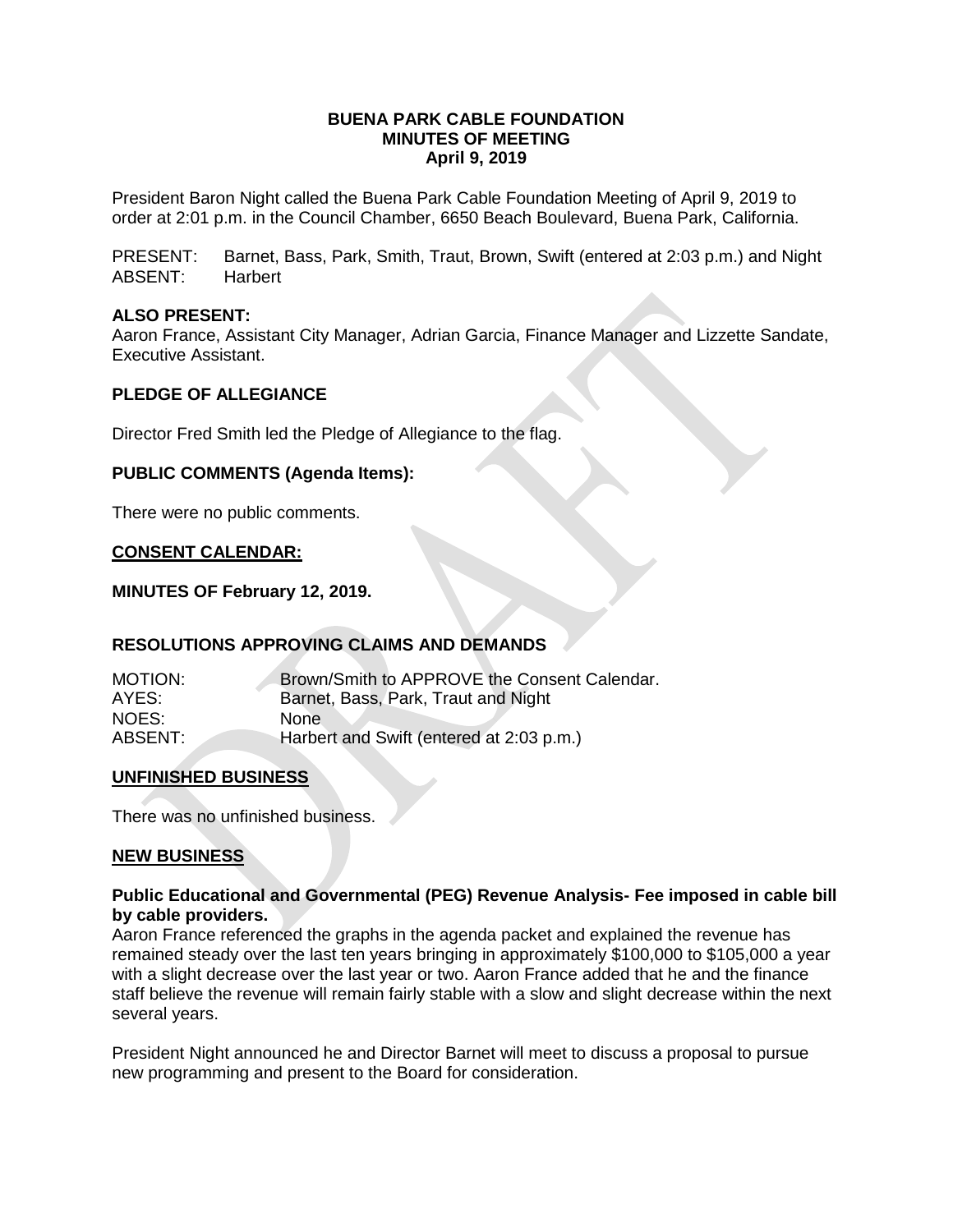BUENA PARK CABLE FOUNDATION April 9, 2019 PAGE 2

## **Budget Preparation**

Aaron France asked for two to three members of the Board to be on the Budget Sub-Committee as well as two to three members to be on the Programming Sub-Committee.

Budget Sub-Committee volunteers:

Director Art Brown Director Sunny Park Director Grant Barnet

Programming Sub-Committee volunteers:

President Baron Night Director Art Brown Director Don Harbert

#### **CITY GOVERNMENT ACCESS REPORT**

Aaron France reported that BPTV is currently airing What's New In Two, Buena Park Today Show, two new church services, Council Meeting, Crime Watch, Vector Control, PSA from the Gas Company regarding Backyard Safety, PSA from Vector Control and Save Our Oceans Group.

#### **PUBLIC COMMENTS (Non-agenda Items):**

There were no public comments.

#### **ANNOUNCEMENTS**

Aaron France announced the City Council will be considering upgrading the equipment at the Main Conference Room in order to broadcast the Study Session portion of the Council Meeting live. Topic likely come back for further discussion for possible reserve funds contribution towards this project.

Aaron France reported he received a call from Paula Cloud, Mark Cloud's wife, indicating that Mark would not be in at the meeting to help with the live broadcast. Mark could potentially have health concerns.

Aaron France announced that Director Don Harbert had shoulder surgery.

It was the consensus of the Board for staff to send a floral arrangement and a get well card to both, Director Don Harbert and Mark Cloud.

Director Brown reported experiencing audio problems with the microphones during the most current televised Council Meeting. Aaron France announced that the Council Chamber's audio system would be reevaluated as part of the Main Conference Room project.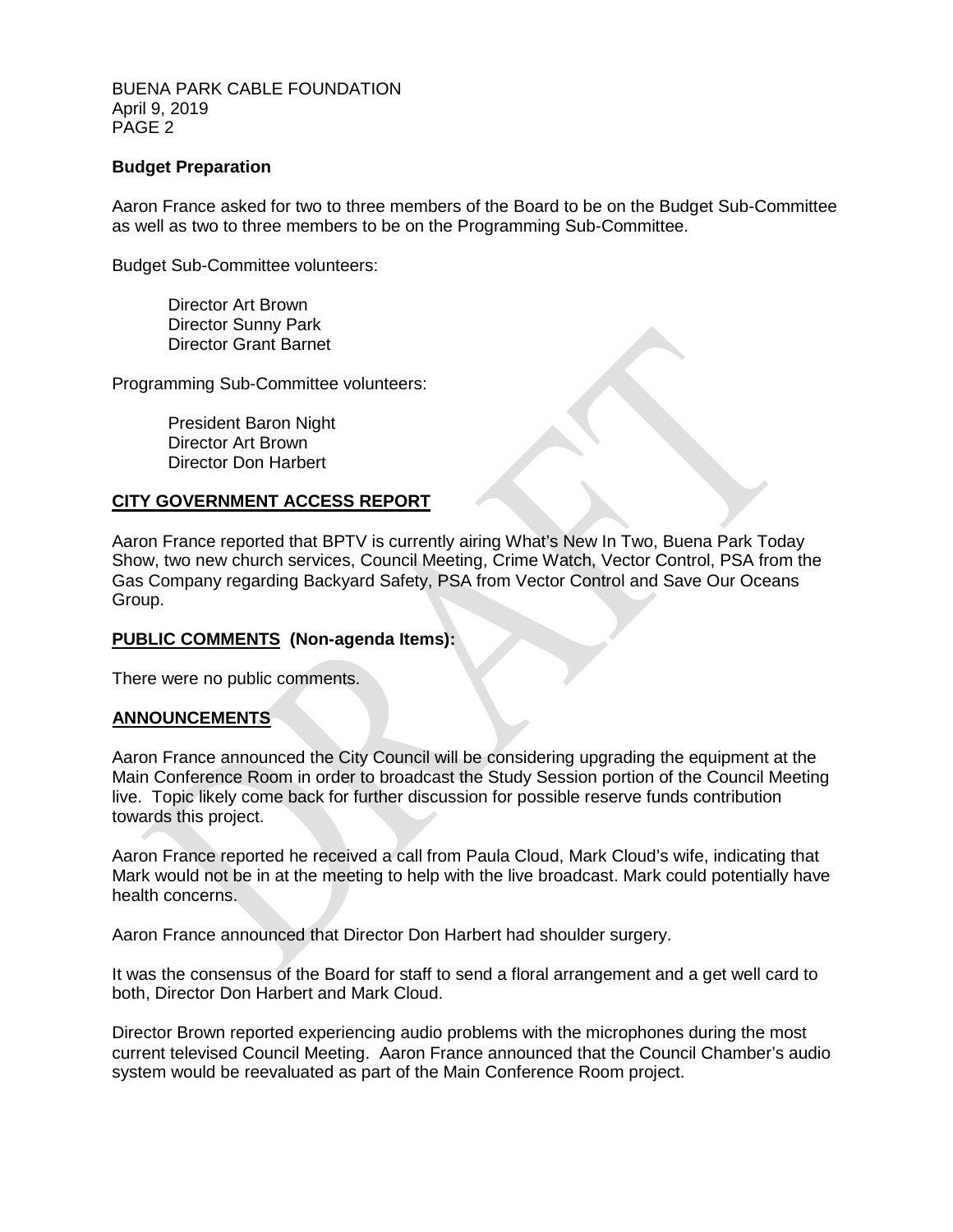BUENA PARK CABLE FOUNDATION April 9, 2019 PAGE<sup>3</sup>

## **ADJOURNMENT**

There being no further business, the meeting was adjourned at 2:23 p.m. The next meeting is scheduled for May 14, 2019 at 2:30 p.m.

**ATTEST:**

Lizzette Sandate, Exec. Asst.

Baron Night, President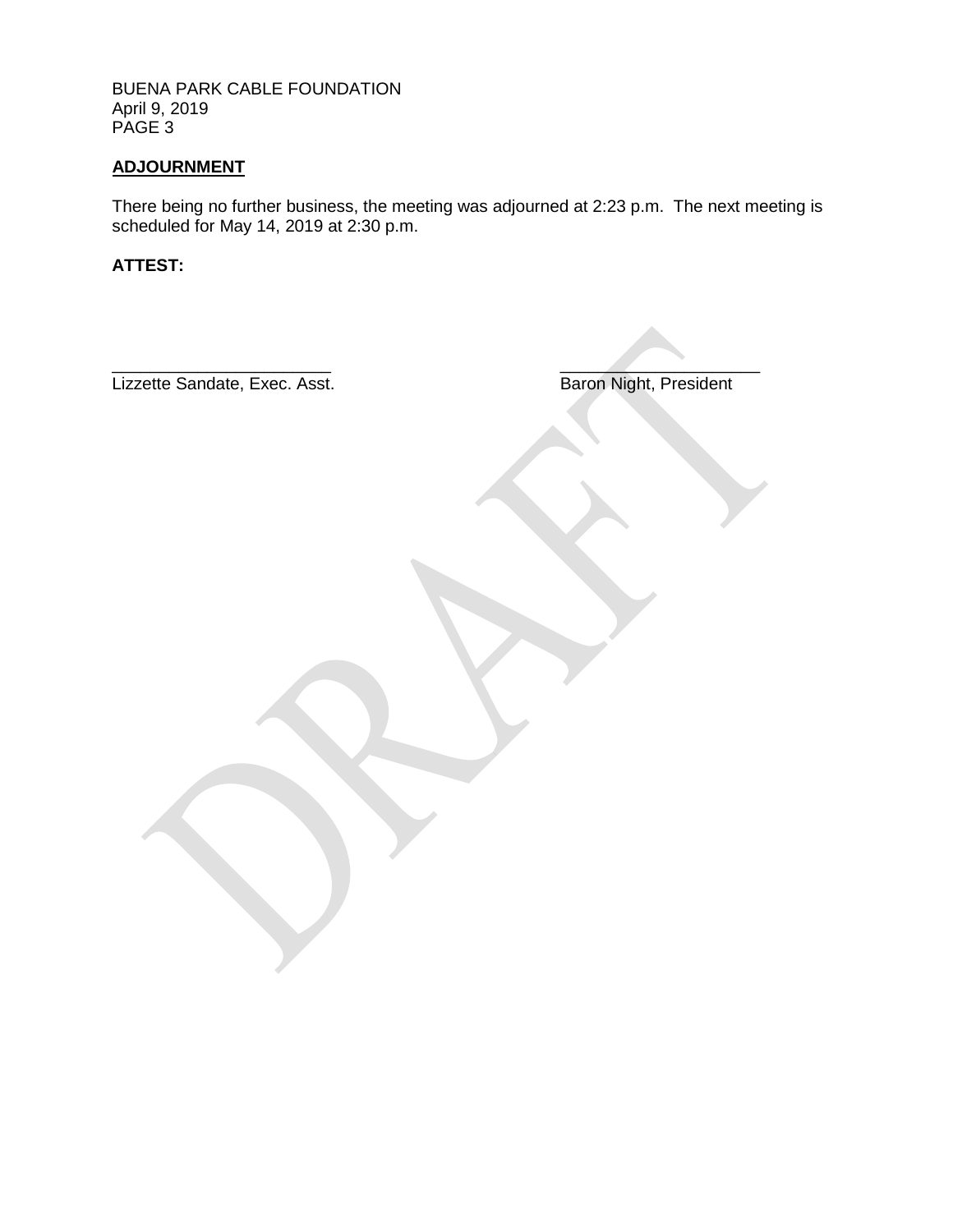#### **BUENA PARK FOUNDATION Income Statement April 30, 2019**

|                 |                                         |                  | <b>Current Year</b>       |                                   |    |               |                         | <b>Prior Year</b> |  |
|-----------------|-----------------------------------------|------------------|---------------------------|-----------------------------------|----|---------------|-------------------------|-------------------|--|
|                 |                                         |                  |                           | Actual<br>Variance-               |    | Actual        |                         |                   |  |
|                 |                                         |                  |                           | <b>Period Ending</b><br>Favorable |    |               | Period Ending           |                   |  |
|                 |                                         | <b>Budget</b>    |                           | April 30, 2019                    |    | (Unfavorable) |                         | June 30, 2018     |  |
|                 |                                         |                  |                           |                                   |    |               |                         |                   |  |
| <b>REVENUES</b> |                                         |                  |                           |                                   |    |               |                         |                   |  |
|                 | 3410 Investment Income                  | \$<br>50.00      | \$                        | 5.42                              | \$ | (44.58)       | $\sqrt[6]{3}$           | 4.63              |  |
|                 | 3900 Miscellaneous Revenue              |                  |                           |                                   |    |               |                         |                   |  |
|                 | 3951 Contribution from Time Warner/AT&T | 100,000.00       |                           | 57,502.42                         |    | (42, 497.58)  |                         | 107,625.79        |  |
|                 | <b>Total Revenues</b>                   | \$<br>100,050.00 | $\boldsymbol{\mathsf{S}}$ | 57,507.84                         | \$ | (42, 542.16)  | $\sqrt[6]{\frac{1}{2}}$ | 107,630.42        |  |
|                 | <b>EXPENDITURES</b>                     |                  |                           |                                   |    |               |                         |                   |  |
|                 | 5214 Taxes and Fees                     | 100.00           |                           | 80.00                             |    | 20.00         |                         | 61.00             |  |
|                 | 5219 Time Warner Video Services         | 1,000.00         |                           | 830.60                            |    | 169.40        |                         | 1,151.27          |  |
|                 | 5220 Government Access/City             | 55,645.00        |                           | 50,540.08                         |    | 5,104.92      |                         | 73,848.44         |  |
|                 | 5221 Government Access/Council          | 9,000.00         |                           | 7,020.00                          |    | 1,980.00      |                         | 6,077.50          |  |
|                 | 5223 Ministerial Series                 | 1,925.00         |                           | 1,925.00                          |    |               |                         | 550.00            |  |
|                 | 5224 Production Grants                  |                  |                           |                                   |    |               |                         |                   |  |
|                 | 5225 Member Salaries                    | 3,000.00         |                           | 2,700.00                          |    | 300.00        |                         | 3,700.00          |  |
|                 | 5227 Misc Expenses/Add'l Programming    | 125.00           |                           | 125.00                            |    |               |                         | 300.00            |  |
|                 | 5230 Scholarships                       | 10,000.00        |                           |                                   |    | 10,000.00     |                         | 4,000.00          |  |
|                 | 5240 Professional Services              | 1,600.00         |                           | 1,637.00                          |    | (37.00)       |                         | 1,637.00          |  |
|                 | 5245 Accounting/Staff Services          | 5,000.00         |                           |                                   |    | 5,000.00      |                         | 5,000.00          |  |
|                 | 5250 Equipment Maintenance              | 1,000.00         |                           |                                   |    | 1,000.00      |                         | 151.46            |  |
|                 | 5260 Equipment Replacement Fund         | 2,000.00         |                           |                                   |    | 2,000.00      |                         |                   |  |
|                 | 5410 Stationery/Supplies                | 100.00           |                           | 22.98                             |    | 77.02         |                         | 74.46             |  |
|                 | 5411 Printing                           | 100.00           |                           |                                   |    | 100.00        |                         |                   |  |
|                 | 5420 Books/Dues/Subscriptions           | 100.00           |                           |                                   |    | 100.00        |                         | 108.95            |  |
|                 | 5430 Postage                            | 100.00           |                           | 55.00                             |    | 45.00         |                         | 50.00             |  |
|                 | 5840 Capital Outlay                     | 1,000.00         |                           | 78.81                             |    | 921.19        |                         |                   |  |
|                 | <b>Total Expenditures</b>               | 91,795.00        |                           | 65,014.47                         |    | 26,780.53     |                         | 96,710.08         |  |
|                 | Revenues Over (Under) Expenditures      | 8,255.00         |                           | (7,506.63)                        |    | (15,761.63)   |                         | 10,920.34         |  |
|                 | Fund Balance, Beginning of Period       | 39,321.92        |                           | 39,321.92                         |    |               |                         | 28,401.58         |  |
|                 | Fund Balance, End of Period             | 47,576.92<br>\$  | \$                        | 31,815.29                         | \$ | (15,761.63)   |                         | 39,321.92         |  |